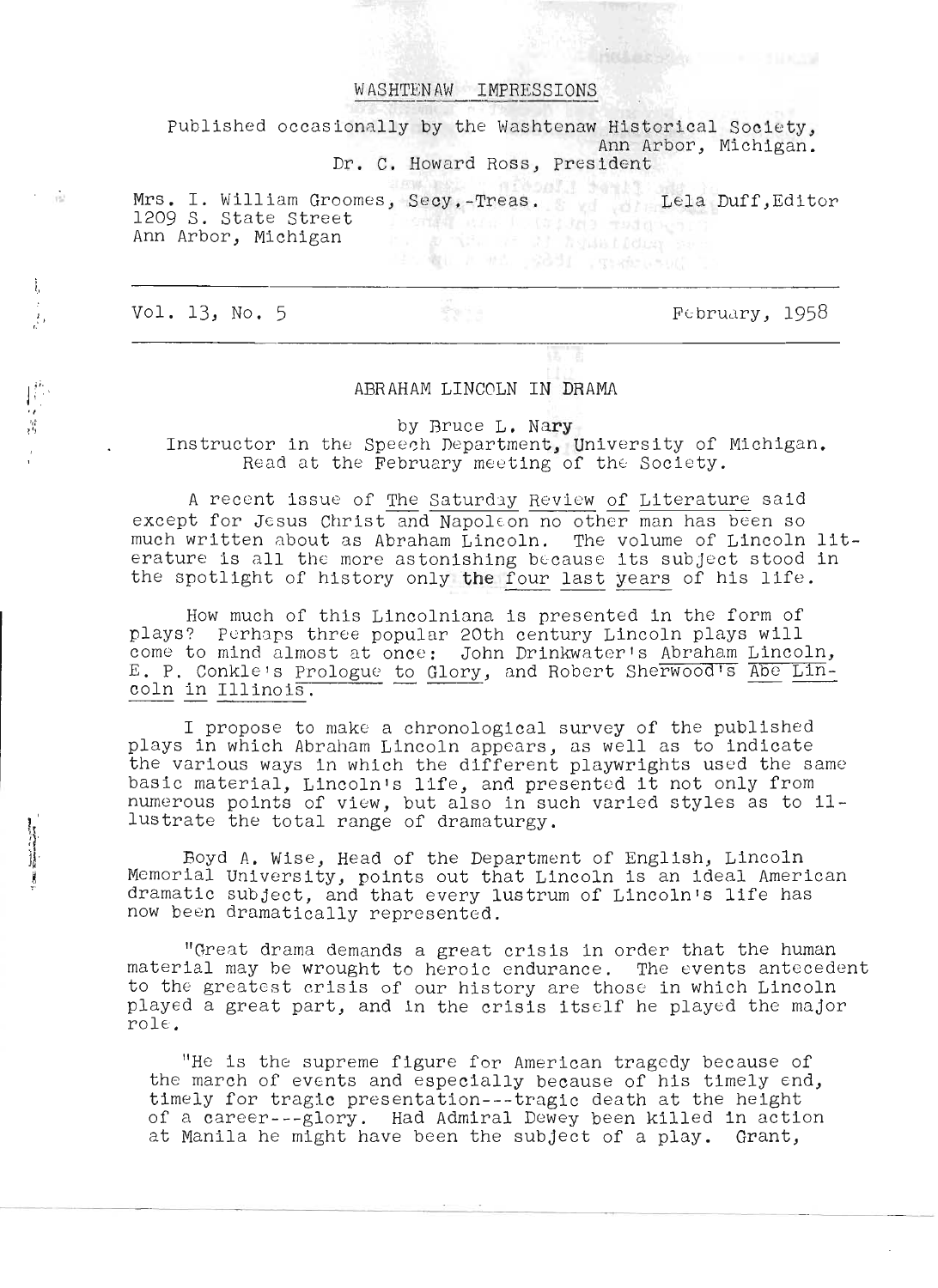ŵ

too, lived beyond the dramatic moment for demise. In this oo, lived beyond the dramatic moment for demise. In this<br>oint of timeliness Lincoln is even a better subject than point of timeliness Lincoln is even a better subject than<br>Lee."

One of the first Lincoln plays was published in 1862 in Madison, Wisconsin, by S. D. Carpenter, editor of the Wisconsin Patriot. Carpenter entitled his Lincoln drama, The Irrepressible Conflict, and published it in three installments on the last three evenings of December, 1862, as a special New Year's message to the subscribers of his newspaper.

The title and lengthy subtitle are characteristic of 19th The title and lengthy subtitle are characteristic of 19th<br>entury drama: The Irrepressible Conflict, Beginning of the End, entury drama: The Irrepressible Conflict, Beginning of the End<br>r. The Rise, Progress and Decline of Tone Idea,' Including the r, The Rise, Progress and Decline of 'One Idea,' Including the<br>'rincipal Acts in the Life of Abraham The First, In Eleven Acts.

The Irrepressible Conflict is not an unusually long play<br>espite its eleven acts, because these act divisions are comparable espite its eleven acts, because these act divisions are compara<br>o present day scene divisions. The prologue and epilogue are o present day scene divisions. The prologue and epilogue are<br>ritten in the form of Italian sonnets, and the remainder of the written in the form of Italian sonnets, and the remainder of the play, for the most part, is in blank verse. Many of the speeches are to be delivered as asides. The dialogue has numerous allusions to classical and mythological characters. For example, McClellan is referred to as Ajax, and Jefferson Davis as Hector.

The major conflict in The Irrepressible Conflict is between The major conflict in <u>The Irrepressible Conflict</u> is between<br>incoln in his desire to enact an Emancipation proclamation and incoln in his desire to enact an Emancipation proclamation and<br>he various political groups which tey to influence Lincoln. In the various political groups which tey to influence Lincoln. In the beginning of Act X, Lincoln calls a cabinet meeting and begins by saying

> Alas, my Lords, What an unkind hour is this to me! For scarcely from delirious Slumber did I wake, On this bright, yet ill-boding morn, n this bright, yet ill-boding morn,<br>Ter a courier, drunk with dread affright, Per a courier, drunk with dread af:<br>Did call me from my couch, to pour Did call me from my couch, to pour<br>Into my unwilling ears, results, astounding, Of the Proclamation in Kentucky, where As his story runs, the exasperated masses Do join the rebels by scores and grand divisions.

This speech with its artificial diction, for who can imagine Lincoln's saying, "Alas, my Lords," continues for sixty-six lines.<br>Lincoln then speaks an aside of four lines and faints. The heroic lincoln then speaks an aside of four lines and faints. The nero:<br>Incoln had to endure much suffering, but Carpenter is the only incoln had to endure much suffering, but Carpe<del>nter is the only</del>.<br>Iaywright who permitted Lincoln to succumb to it even for a moplaywright who permitted Lincoln to succumb to it even for a mo-<br>ment by fainting. The play ends on a pathetic scene with Lincoln's speaking lines which are highly exaggerated in their gruesome imagery.

> My rabid Lords, It grieves me sore to see this cruel sport Strewing blood and hair about my virtuous court.

The moral of the play is boldly labeled as such in the epilogue.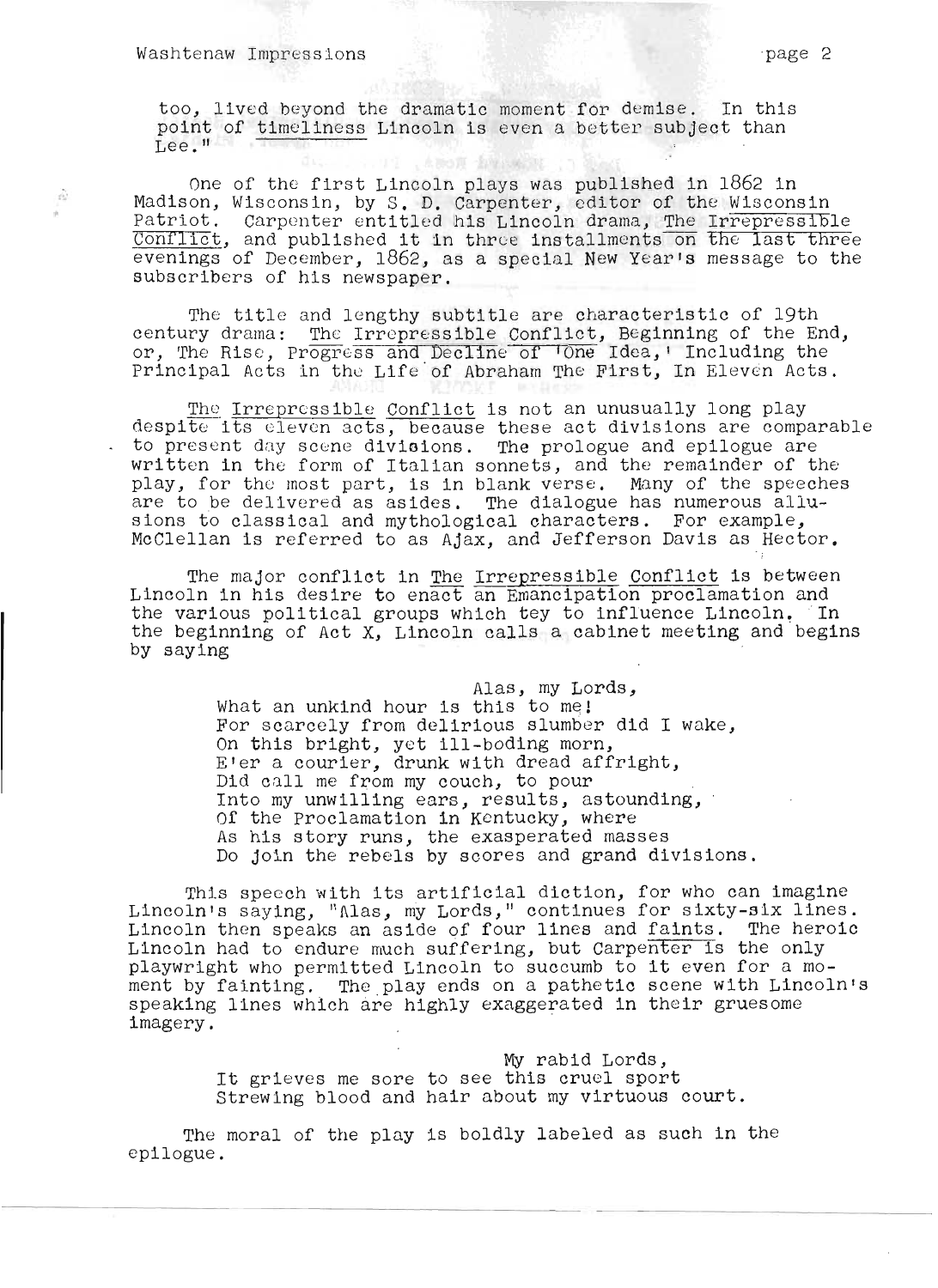$\epsilon = \frac{1}{10}$ 

Sad is the moral...brother shouldn't war with brother,<br>Nor in the Cabinet sho'd they maul each other. Nor in the Cabinet sho'd they maul each other. May God in future forbid such exhibitions, anivers May God in future forbid such exhibitions,<br>And rid the country of such vile politicians, Lest they 0ur rights and liberties destroy.

Carpenter's moral has withstood the test of time much better than his poetry. 승설은 그는 너무 그렇게 좋아요.

The popularity of Lincoln as a subject for biographical drama is indicated by the wide diversity of plays in the following list:

> The Royal Ape: A Dramatic Poem in Four Acts, By William Russell Smith, Richmond, Virginia, 1863. (A four-act satire which is bitterly anti-Lincoln.)

The Administrative Telegraph, or How It Is Done.<br>(A three-act play published in the Metropolitan Record, New York, 1863.)

Lincoln's Anfang, Gluck und Ende, a drama in 12 acts by Edward Renlom,  $\overline{\text{Coburg}}$ ,  $\overline{\text{Germany}}$ , 1865.

The Tragedy of Abraham Lincoln, in five acts, by an American Artist in Glasgow, Scotland, 1876.

Thus, it is seen that as early as 1863 Lincoln was interpret-<br>ed as a disreputable character by southern playwrights. But by 1865 Lincoln had gained such international fame that a German roop Lincoin nad gained such international rame that a German<br>playwright used him for the subject of a drama. It was an American, Hiram D. Torrie, who published The Tragedy of Abraham Lincoln ican, hiram D. Torrie, who published <u>the tragedy of Abraham Lincoln</u><br>In Scotland in 1876, but this is also indicative of the widespread popularity of Lincoln in drama shortly after his assassination.

Torrie's The Tragedy of Abraham Lincoln follows the 19th century traditional five-act structure, divided into many scenes. Torrie uses twenty-one scenes to dramatize historical events beginning with Abraham Lincoln as a young farm boy famous for his rail splitting ahility and ending with the capture of John Wilkes Booth.

In his introduction to The Tragedy of Abraham Lincoln, Torrie explained that he attempted to portray selections "from the startling events, crowding such a stride from comparative obscurity to undying fame and violent death; plot and poetry have been kept mostly subordinate to facts, though some license has been taken with names, dates, etc."

Primarily to cut down the extensive number of people who would be required in the cast, "the characters of some who might otherwise be entitled to appear, have been blended in those of others made to figure throughout the piece." Several individuals, based on actual biographical data, are united into the character of John Hanks.

The awkwardness of the poetry and the faulty diction, which are in part a direct result of Torrie's attempt to flood his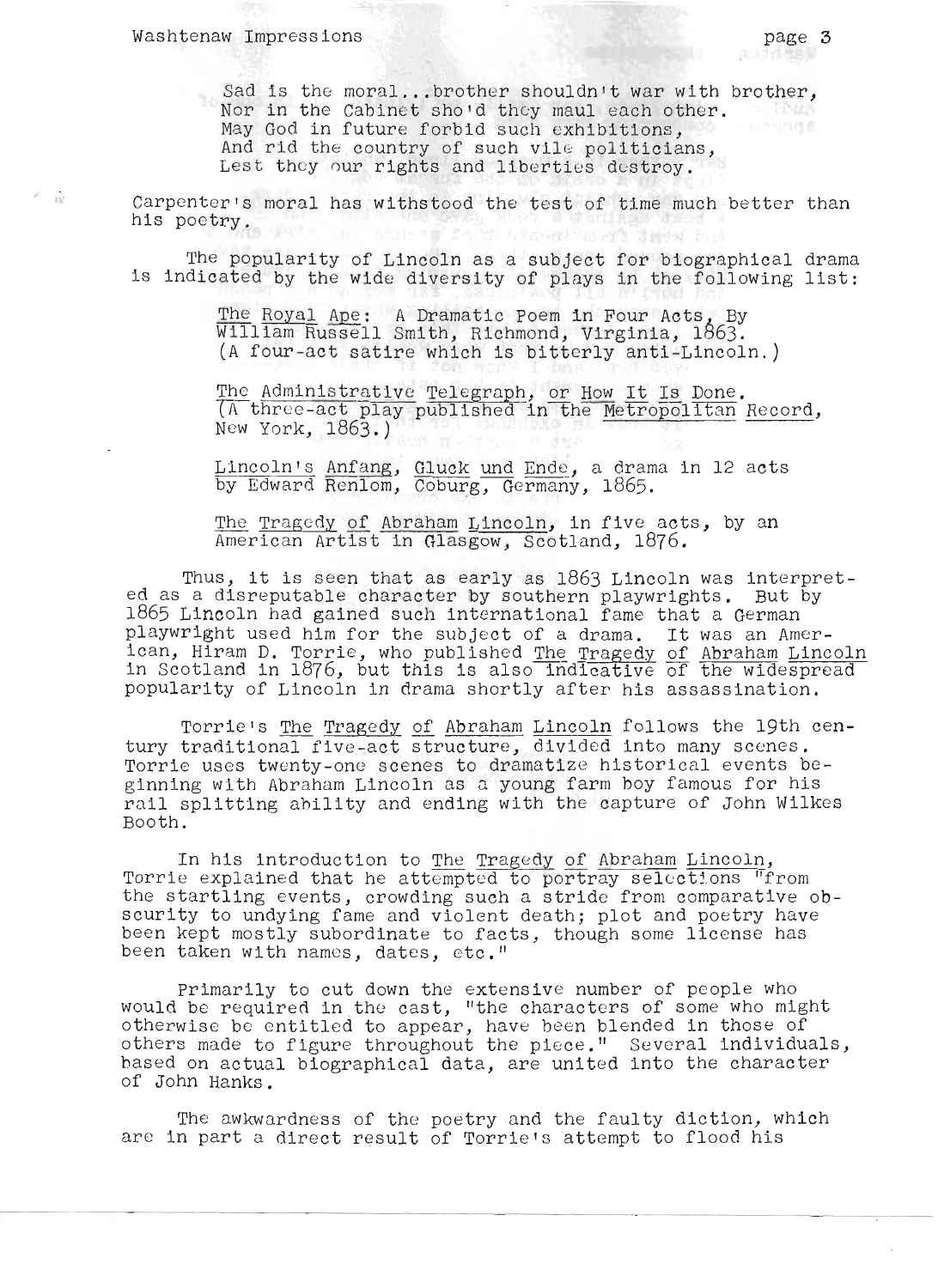$\overline{B}$ 

audience with facts, can easily be illustrated in one of Lincoln's speeches concerning Mary Todd.

Her father in a mansion lived, whilst I Slept in a cabin oh the forest edge: One day, whilst plunging in the rapids near, A boat against a rock gave one wild dash And went from 'neath that struggling girl and one Who proved her brother , when her life was saved Him, as by chance, the rushing torrent caught And hurl'd all pow'rless, far beyond her reach Twice sank she in the boiling waves from sight, Ere I was forced to use this brawny hand, And catch her by that wavy wealth of hair! And catch her by that wavy wealth of hair.<br>I saved her, and I know not if 'twas love---But when I thought of her estate, and mine, And hied away, to clear the gaping group, And fired away, to creat the gaping group, I'd got at heart a burthen heavier far,---Which has not lighter grown, in six long years.

Evidently Torrie felt free to use dramatic license in creating a mythical episode about Lincoln's having saved Mary Todd from drowning.

As early as 1876, playwrights who used Lincoln's biograph- ical data were f aced with an ever increasing problem of selecting details, because by this time all kinds of stories and anecdotes concerning Lincoln were well known. Evidently Torrie wanted to show that Lincoln was a post master who carried the mail in his stove pipe hat. Torrie changes the locale from the drawing room of Judge Mayberry's house to a "Bend in Sangamon River---Flat Boat partly built--Lincoln and Hanks at work in the foreground." Torrie knew very little about the problems involved in staging a play and particularly in shifting the realistic scenery which he suggests. The action in The Tragedy of Abraham Lincoln moves so rapidly from one setting to another that a series of elevator-revolving stages would be obligatory.

Torrie attempted to present frontier local color in such scenes as the wedding reception, where the Calithumpian fiddle is described in detail in the script, and the stage manager is asked to stage a complete "western country dance."

Spectacle is one of Torrie's fortes. For example, in the scene which takes place in Springfield the night before Lincoln leaves for Washington, D. C., a crowd, plus a brass band and torchbearers, gather outside Lincoln'S house. Lincoln finally appears at the upper window of the house and speaks to the crowd milling below him in ringing blank verse.

This scene is followed by one which "out herods Herod" in ints scene is forrowed by one which but herods herod in<br>Its dramaturgy. The setting is the railroad station in Baltimore in which two men lurk in the shadows waiting to assassinate Lincoln. As the train arrives, "Cars are seen, and among the crowd, porters moving trunks, boys selling papers, as also the assassins ..." Lincoln is disguised in a "grey Scotch plaid" shawl and has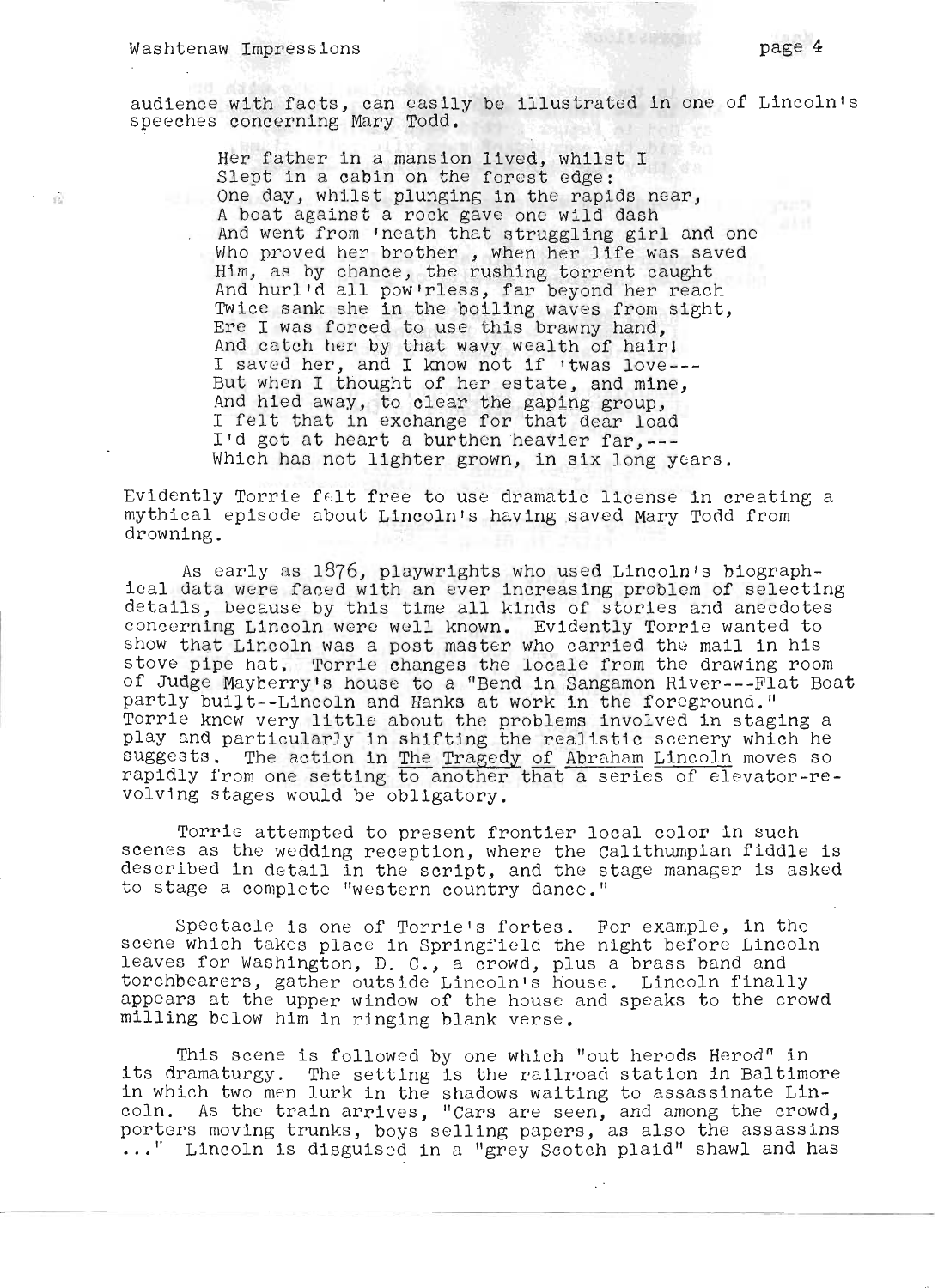$\vec{p}_2$ 

a cap pulled well down over his face. He walks in an extremely stooped position, and thus he is not recognized by the assassins. A tall man, "looking very much like Lincoln," wearing a stovepipe hat, is shot, whereas Lincoln escapes uninjured. A riot oc-<br>curs, and a horseshoe is found in the middle of the group which convicts the murderer.

For the actual assassination Torric uses an alley near For the actual assassination Torric uses an alley near<br>--ord's Theatre in Washington as the setting. "Scene opens---show-'ord's Theatre in Washington as the setting. "Scene opens---show"<br>.ng through private box in Ford's theatre where part of the Amering through private box in Ford's theatre where part of the <u>Amer-</u><br>can Cousin is being played..." The stage directions suggest the l can cousin is being played..." The stage<br>evel of excitement needed in the staging.

> Rooth, with revolver concealed, is seen looking on, .Hootn, with revolver concealed, is seen looking on,<br>ind hisses through his teeth:--- "Yes. vou old gorilla. laugh! Your time has come!"---The play proceeds, as laugn! Your time has come!"---The play proceeds, as<br>Booth is seen to fire: dropping the pistol and shouting. Booth is seen to fire; dropping the pistol and shouting.<br>Ie jumps over upon the stage falling a**nd w**ounding himself by catching his foot in a flag hung over the box front. Mr. Lincoln falling back is surrounded by Mrs. L. and companions, who scream in anguish and consternation, and the cry prevails that the President is shot. Surgeons are called, and officers with others gather.)

Torrie concludes his Lincoln drama with an extravaganza! The setting is a barn surrounded with officers, soldiers and other men. Booth shouts to them from within the old barn and fires a couple of shots at the crowd. After all attempts to get ires a couple of shots at the crowd. After all attempts to get<br>Booth to surrender have failed, an officer throws a burning match sootn to surrender have failed, an officer throws a burning match<br>ugainst the barn. Torrie does not suggest how this can be staged. Only after fire and smoke rage from the barn "the wretched smokebegrimed, half-starved looking man comes out with a revolver in one hand and a long knife in the other..." Booth falls mortally wounded, shouting, "I killed the giant of them all!"

In 1879, J. W. Rogers, a lawyer in Washington, D.C., pub-<br>ished Madame Surratt, A Drama in Five Acts. The only preface. to the demand to the property in the play is the diversion of the preface is the play is a printed in property of the author and printed is the play is a print of paragraph signed by the author and printed to the play is a br.<br>on the title page.

> Harmony being now restored and *the* Union preserved, I have endeavored to present the terrific scenes which our great Rebellion closed; and beg leave to suggest that *the* harsh expressions, put here into the mouths of both Confederate and Federal actors, find no place in my heart, nor in the hearts, I trust, of any of my countrymen in either section of the Union; but in writing a drama of the times I found it necessary to make the representatives of either party speak as they formerly felt. If my work should live, it will stand as a erly lelt. It my work snould live, it will stand as<br>beacon over a bloody sea, to warn our children, when beacon over a bloody sea, to warn our childrer.<br>we who fought upon it shall have passed away.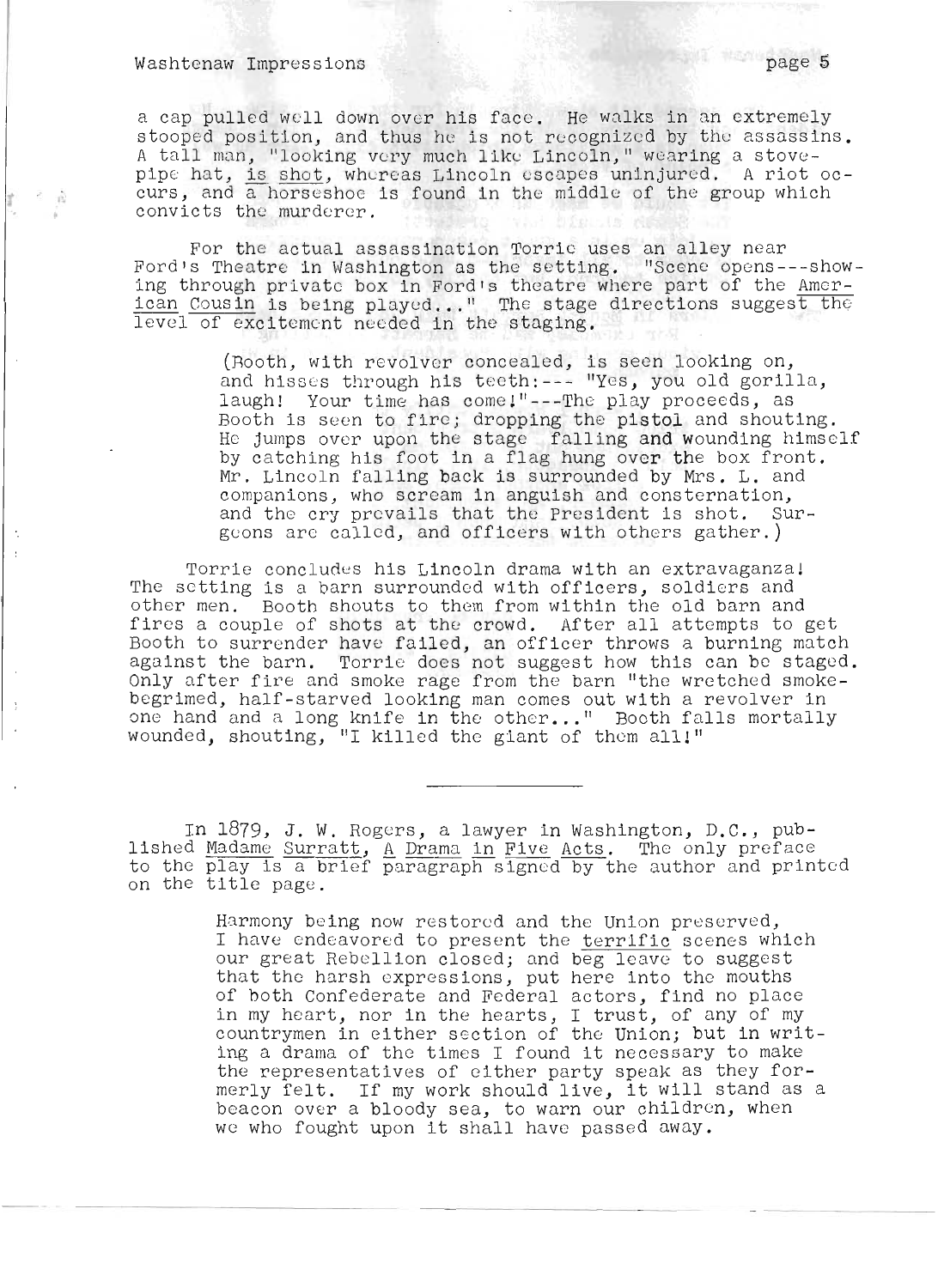The second act shows Lincoln for the first time. He is President, and the scene is in the President's Mansion. Lincoln's first speech is a soliloquy which gives exposition as well as Lincoln's point of view.

> Yet could we make an honorable peace The South should have protection, and return Ind South Should have proceeded, and recall Freedom 'to all inscribed upon our banner, 'Malice to none; but charity for all!'

The characters in Madame Surratt talk about President Lincoln a great deal. For example, Madame Surratt is telling Lilly Beall about a previous meeting with Presldent Lincoln in which she was requesting a pardon.

> At first, when I would Justify the boy, And tried some learned precedent of law, And tried some rearned precedent of<br>His excellence put on a solemn air, And told an anecdote, in ridicule.<br>At this I took another turn, and asked him thus: Do you remember, Mr. PreSident, your mother? Yes,' he said, 'and when I used to go to mill, Or plowed among the daisies in the field, I never saw a pretty flower but what<br>I thought of her; and when I came from school or work She always met me with her blessing, saying: "Ab'ram, you'll one day be President."

The scene ends with "tears rushing down his rugged face" and Mme. Surratt walking off with the pardon. The sentimentality of this scene carries over into the next one in which Lincoln, in a soliloquy, says that he would rather split rails in Illinois for fifty cents a day than run this government. When he practiced law, the judge and jury always took part, but here, as President, he feels that the Cabinet and counsellors are nothing and he stands alone.

Playwright Rogers has President Lincoln grant an informal meeting with Booth even though there is no historical truth in this action. Booth pleads with Lincoln to pardon Beall. Throughout the scene Booth clutches the dagger which he has concealed under his coat. Lincoln is not convinced that he should pardon a guilty man. Lincoln interrupts Booth with a humorous anecdote.

In the second scene of the fifth act, Lincoln is considering not going to the theatre because it is Good Friday. Once more Booth comes to the President's study. Again Booth has a concealed Booth comes to the President's study. Again Booth has a concealed<br>weapon with him, but he fails to use it. Booth extends a personal invitation to Lincoln to attend the performance in the theatre that night. After Booth exits, Lincoln says that he will be there, in spite of a warning that had come to him in a dream.

Rogers does not dramatize the assassination. Lincoln's ghost appears after Booth is mortally wounded. Lincoln's final words to Booth are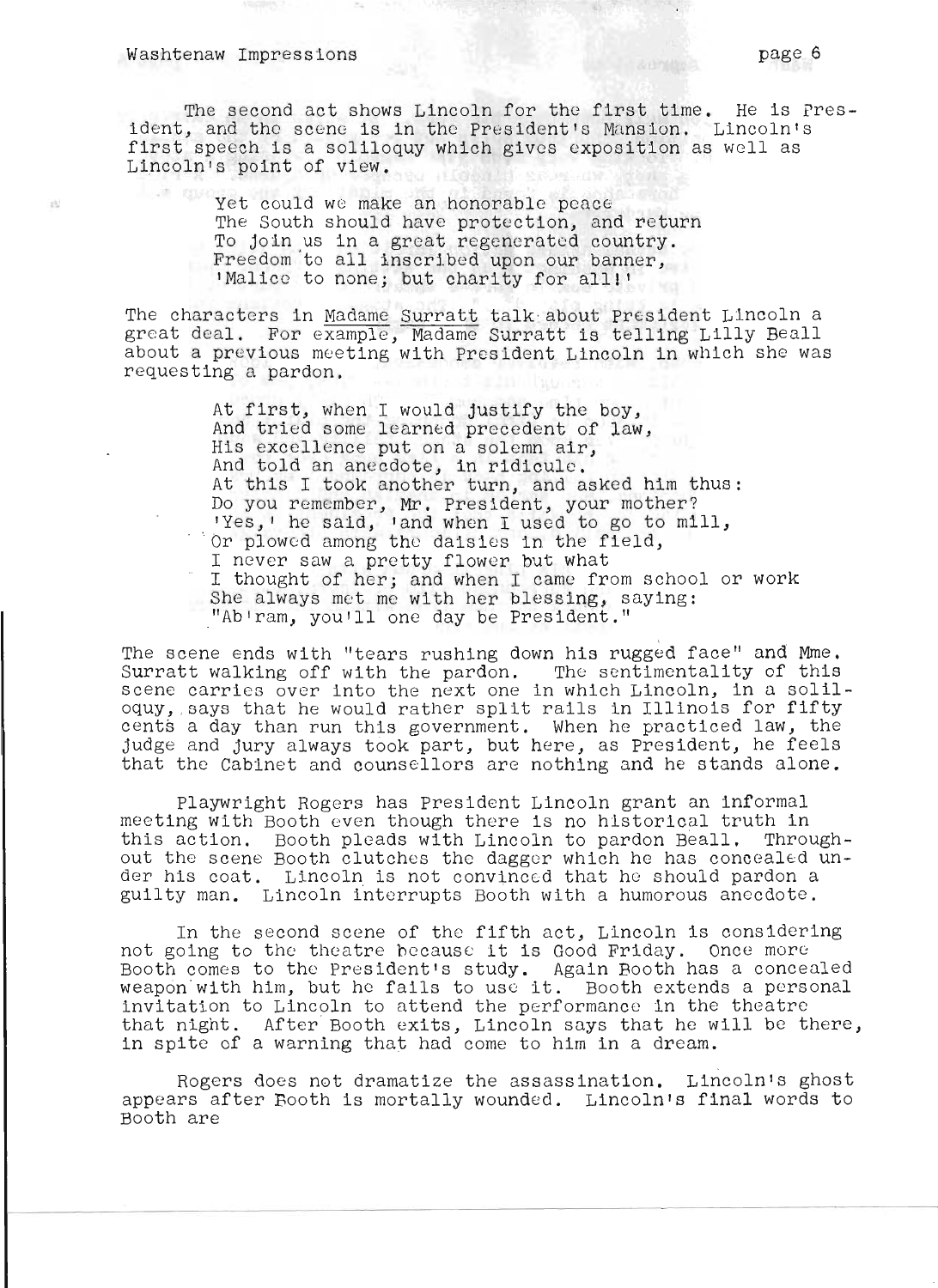$\vec{B}^{\dagger}_{l}$ 

The South is conquered, and the Union saved---A mad but generous valor led them on, - mad but generous valor led them on,<br>nd there was greatness in their fiery zeal. nd there was greatness in their fiery zeal.<br>ut out these flames, and let us all forgive! Put out these flames, and let us all forgive!<br>My motto from the first hath been: Malice to none, but Charity for all!

In 1880, William A. Luby published in Kalamazoo, Michigan, In 1000, William A. Luby published in Kalamazoo, Michigan,<br>J. Wilkes Booth; or The National Tragedy. In a preface, Luby<br>rites that this play is founded on the assassination of President. rites that this play is founded on the assassination of President<br>incoln, the sixteenth President of the United States: the assault incoln, the sixteenth President of the United States; the ass<br>pon Secretary Seward, his son and attendants; the origin and pon Secretary Seward, his son and attendants; the origin and<br>rogress of the plot: the capture of Seward's assassin, and the rogress of the plot; the capture of Seward's assassin, and the<br>ragical end of him who deprived the Nation of her greatest and tragical end of him who deprived the Nation of her greatest and most honored chief, Abraham Lincoln.

i Campodi **Parti (Campodi Campodi)**<br>Un t<sup>er</sup> familia de la constitución de la constitución

J. Wilkes Booth; or The National Tragedy is writt en in five J. Wilkes Booth; or The National Tragedy is written in five<br>cts, but it is not in verse as were the other Lincoln plays writcts, but it is not in verse as were the other Lincoin plays writ<br>en during this period. There are nine conspirators, headed by ten during this period. There are nine conspirators, headed by Booth. Dr. Mudd, the physician who set Booth's leg, is one of ooth. Dr. Mudd, the physician who set Booth's leg, is one of<br>hese conspirators who meet at Madame Surratt"s house in Washinghese conspirators who mee<br>on as well as in Canada.

Lincoln does not appear in this play until Act IV, Scene 1. President and Mrs. Lincoln are in the White House, and Mrs. Lincoln asks her husband if he thinks the war will ever end. Mrs. oln asks her husband if he thinks the war will ever end. Mrs.<br>incoln says that she almost wishes the South had won its cause incoln says that she almost wishes the South had won its cause<br>rom the beginning without bloodshed. To this Lincoln replies:

> My dear wife, let such a thought not mature in a y dear wife, let such a thought not mature in a<br>rain so clear as yours... Those who have fallen with rain so clear as yours. Those who have fallen wi<sup>.</sup><br>he stars and stripes before them lie in the most he stars and stripes belore them lie in the most<br>oly graves that God can give. They are shrouded oly graves that God can give. They are shrouded<br>ith a mantle of glory that will never fade away: ith a mantle of glory that will never fade away;<br>nd although their names are known but on the regind although their names are known but on the regi-<br>ental rolls from which they fell, yet they are more ental rolls from which they fell, yet they are mome<br>onored, more famous, and will live longer in the honored, more famous, and will live longer in the<br>memory of mankind than those whose names are wrought<br>in letters of gold upon the indurated throne of power.

Notice the similarity between this speech and Lincoln's Gettysburg Address.

In the 1880's other plays in which Lincoln was one of the principal characters began to be published quite rapidly.

> C. Osborne Ward, The Great Rebellion, Reminiscent . Osborne ward, <u>the Great Rebellion, Reminiscent</u><br>f the Struggle that Cost a Million Lives. A Drama f the Struggle that Cost a I<br>n 5 acts, New York, 1881.

> . Whitaker Grove, The Tragedy of Abraham Lincoln,<br>r the Rise and Fall of the Confederate States, in Or the Rise and Fall of the Confederate States, in<br>five acts, 1881.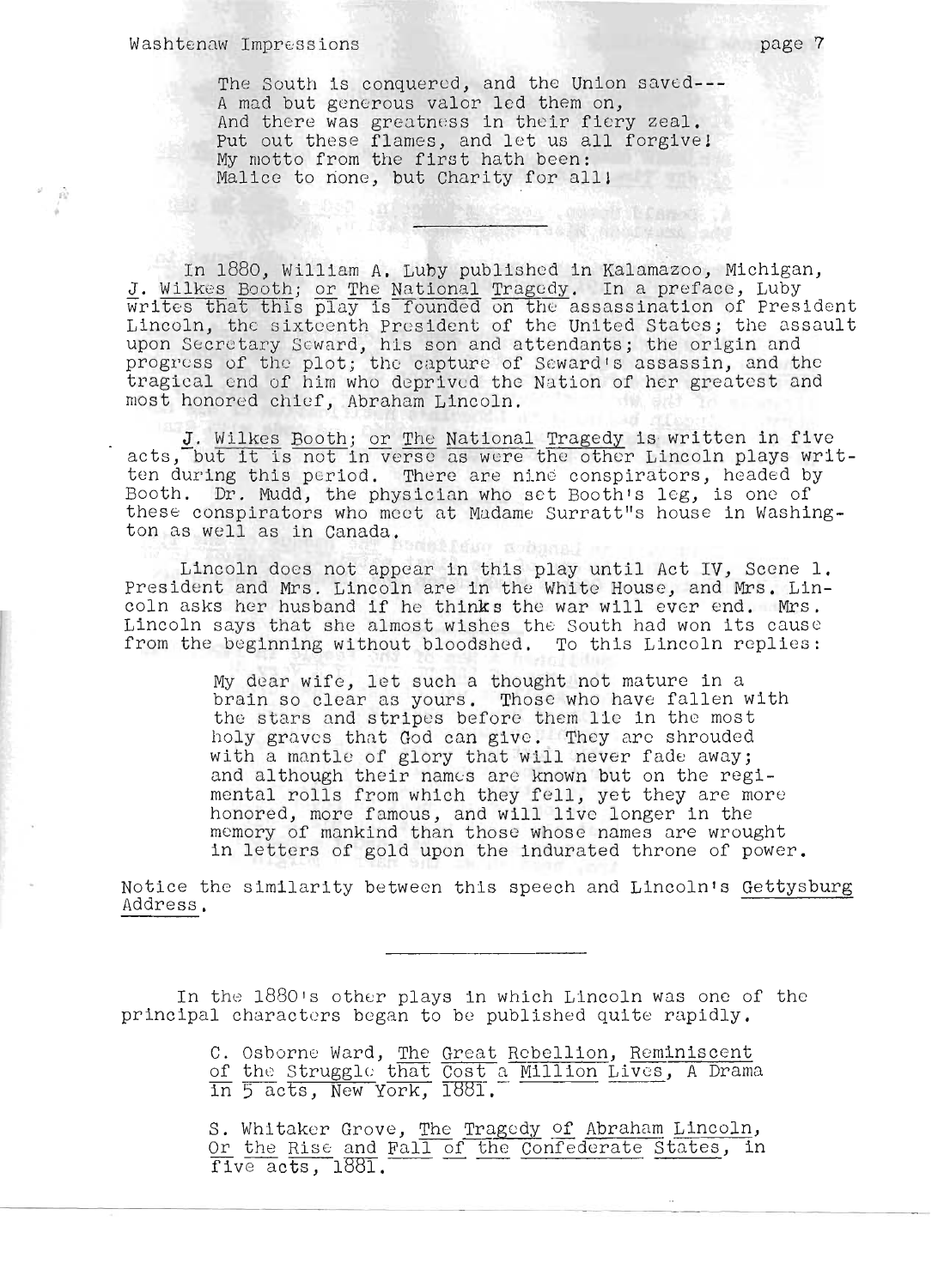ŵ

. W. Bryant, <u>Abraham Lincoln</u>, <u>Historical Tragedy in</u><br><u>'ive Acts</u>, New York 1886.

damin Chapin, Lincoln at the White House, A Drama enjamin Chapin, <u>Lincoln at the White House</u>, <u>A</u><br>f War Times, in Four Acts, 1900.

A. Donald Upton, Abraham Lincoln, God's Gift to the Ages, The American Missionary Association, 1909.

Martin Runge , Abraham Lincoln, A Historical Drama in Eurtin Bunge, <u>Abranam Lincoin, A historicai Drama in</u><br>our Acts, 1911 (Ann Rutledge romance is dramatized.)

In 1919 English playwright John Drinkwater published Abraham Lincoln. Concerning this famous play, drama critics generally agree on the forceful characterization of Lincoln, and the effectiveness of the whole structure of *the* play. Drinkwater's Abraham Lincoln begins with Lincoln's notification of his nomination by the Republican convention in 1860 and ends with Stanton's neat summation: "Now *he* belongs to the ages!"

In 1918 William Langdon published The Masque of the Titans of Freedom. This is one of the first patriotic masques in which such characters as George Washington and Abraham Lincoln are presented.

Thomas Dixon published A Man of tho People in 1920. One critic suggests that A Man of the People in 1920. One<br>ritic suggests that A Man of the People is a very dynamic play in which there is an excellent use of facts and dramatic artistry. n which there is an excellent use of facts and dramatic artistry.<br>--Notably, the spirit of Nancy Hanks, whose death forms the Pro---Notably, the spirit of Nancy Hanks, whose death forms the Pro-<br>ogue of the play, is his recurrent guardian until the final scene logue of the play, is his recurrent guardian until the final scene in 1864. The dramatic juxtapositions in this play are striking, the plot is close-knit, the transitions smooth, the suspense maintained in crescendo to a tense climax. Of all the Lincoln plays, A Man of the People is one of the best to reveal Lincoln as pres ident. It shows best his great heart and his great mind, best shows the sinister forces against him and the master strategist<br>who still stood firm, best shows the narrow margin of his success, and tests the enduring fibre of the man.

Al and Ray Rockett wrote one of the first motion picture scenarios in which Lincoln appeared as one of *the* characters. cenarios in which Lincoln appeared as one of the characters.<br>his motion picture was titled simply Lincoln and was released nis moti<br>n 1924

ne of the first one-act plays about Lincoln was published<br>a E. Levinger in 1925. It was A Child of the Frontier, and one of the first one-act plays about Lincoin was published<br>y Elma E. Levinger in 1925. It was <u>A Child of the Frontier</u>, and<br>t helped establish a pattern for a whole series of one-act plays about Lincoln.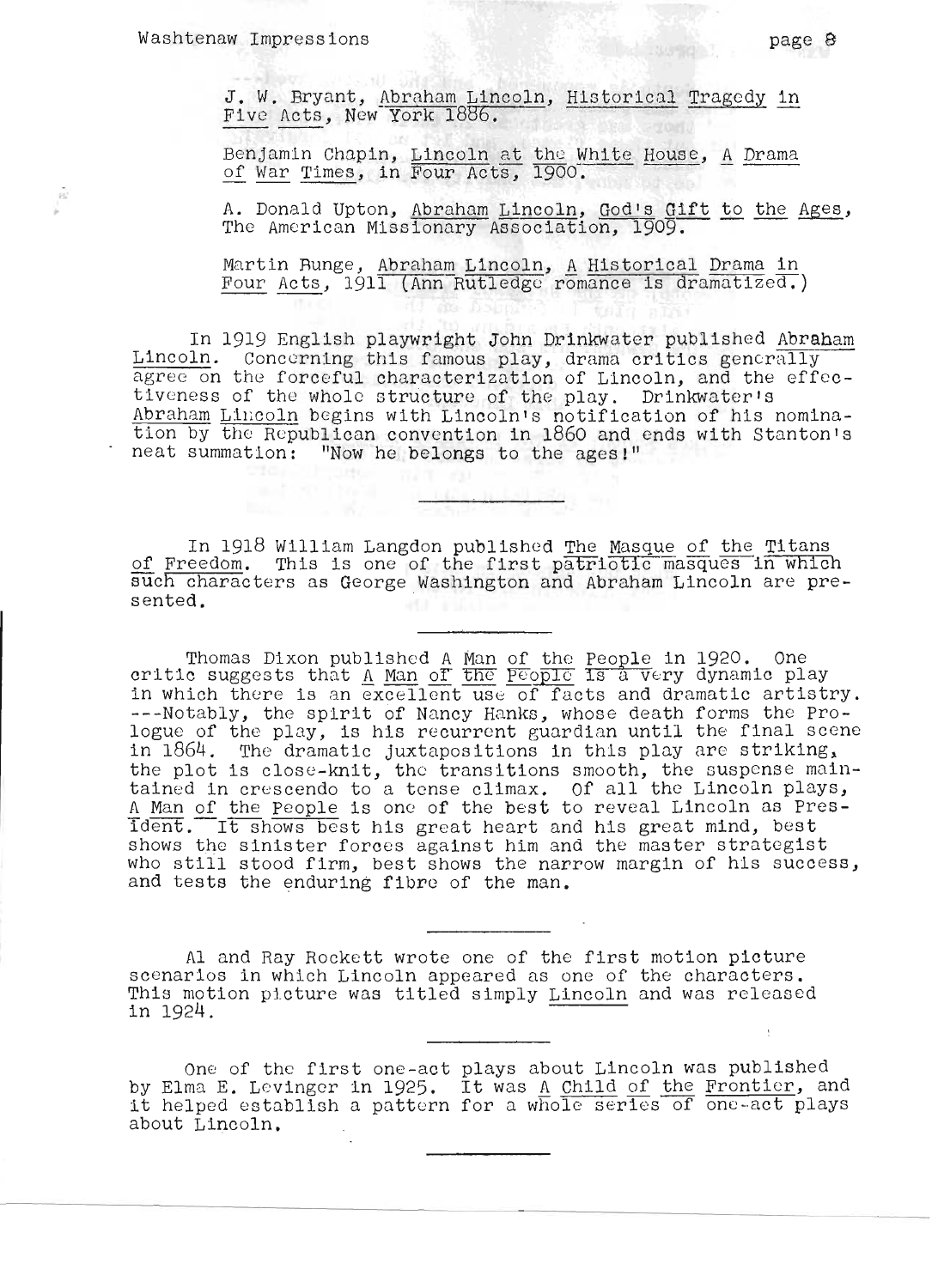$\tilde{\chi}^{(1)}_{\rm{SM}}$ 

1--

E. P. Conkle copyrighted Prologue to Glory first in 1936 and then again in 1938 in conjunction with the Federal Theatre. Concerning this play, Hallie Flanagan, Director of the Federal Theatre, said;  $\frac{1}{2}$  Conkle's play about the youth of Abraham Lincoln . . . . emerges as one great moving record of a young man unconscious of the events already casting their shadow upon him."

Prologue to Glory was first produced on March 15, 1938, at prologue to Glory was lirst produced on march 15, 1930,<br>Maxine Elliott's Theatre, New York. The cast is very large: there are over 60 different speaking roles plus the people of Incle are over ob different speaking roles plus the people of<br>New Salem who constitute the crowd scenes. The author indicates that "this play makes no attempt to be true in all its historical<br>hat "this play makes no attempt to be true in all its historical de tails; it attempts, rather, to be true to the spirit of the times and the leading character."

Some scholars are critical of Conkle's level of language in some scholars are critical of conkle's level of language in<br>he beginning scenes. One critic says, "Its bungling, over-done" re beginning scenes. One critic says, "Its bungling, over-done<br>representation of dialect should not be applied to Abe. Any man who at twenty-one and upwards, despite the good work of Indiana teachers, used the language put into the mouth of Abe would never have reached a position higher than the top rail of one of his own fences.... Dialect corrected, many of the sentences would contain what Abe is known to have said."

For example, in the first scene Storekeeper Offut asks Abe to join him, and Sarah Lincoln asks Abe if he is going to go. Abe replies, "Seems t' me I air perty well sityated right yur, Ma." replies, "Seems t' me I air perty well sityated right yur, Ma."<br>Later in the same scene he says, "Person ort t' do a leetle thinkabel in the same scene he says, rerson ort through leetle thing<br>n' 'bout a thing like this, Ma. Better eat beans and bacon in comfort an' peace than cakes and ale in fear an' tremblin'."

Much later in the play, after the death of Ann Rutledge, Conkle presents a scene in which Lincoln is talking about the death of his mother. Here Conkle avoids the dialect and provides Lincoln with lines that are noteworthy for their poetic simplicity.

> I went through something like this once beforel Someone you love---standing helpless---waiting--- I sat day by day reading ma parts of the Bible she liked best. On the sixth day she called me to her bed---talked of many strange things---principalities, and powers and things present and things to come-- urged me and Sairy always to walk in paths of Goodness and truth---told us many things would come t' him that served God- $-$ -an' th' best way t' serve Him was to served God---an' th' best way t' serve Him was to<br>serve His people... She was amongst the lowliest of mankind. She walked the earth with her poor feet in the dust---her head in the stars---. Pa took me down into the woods  $t<sup>1</sup>$  make her a coffin. Pa was sawin' and I was hammerint the pegs in. The hammer dropped at my feet; it was like someone was drivin' em into my heart."

Abe Lincoln in Illinois, by Robert E. Sherwood, was presented by the Playwrights Company at the National Theatre, Washington, D. C., on October 3, 1938. This play is divided into three acts: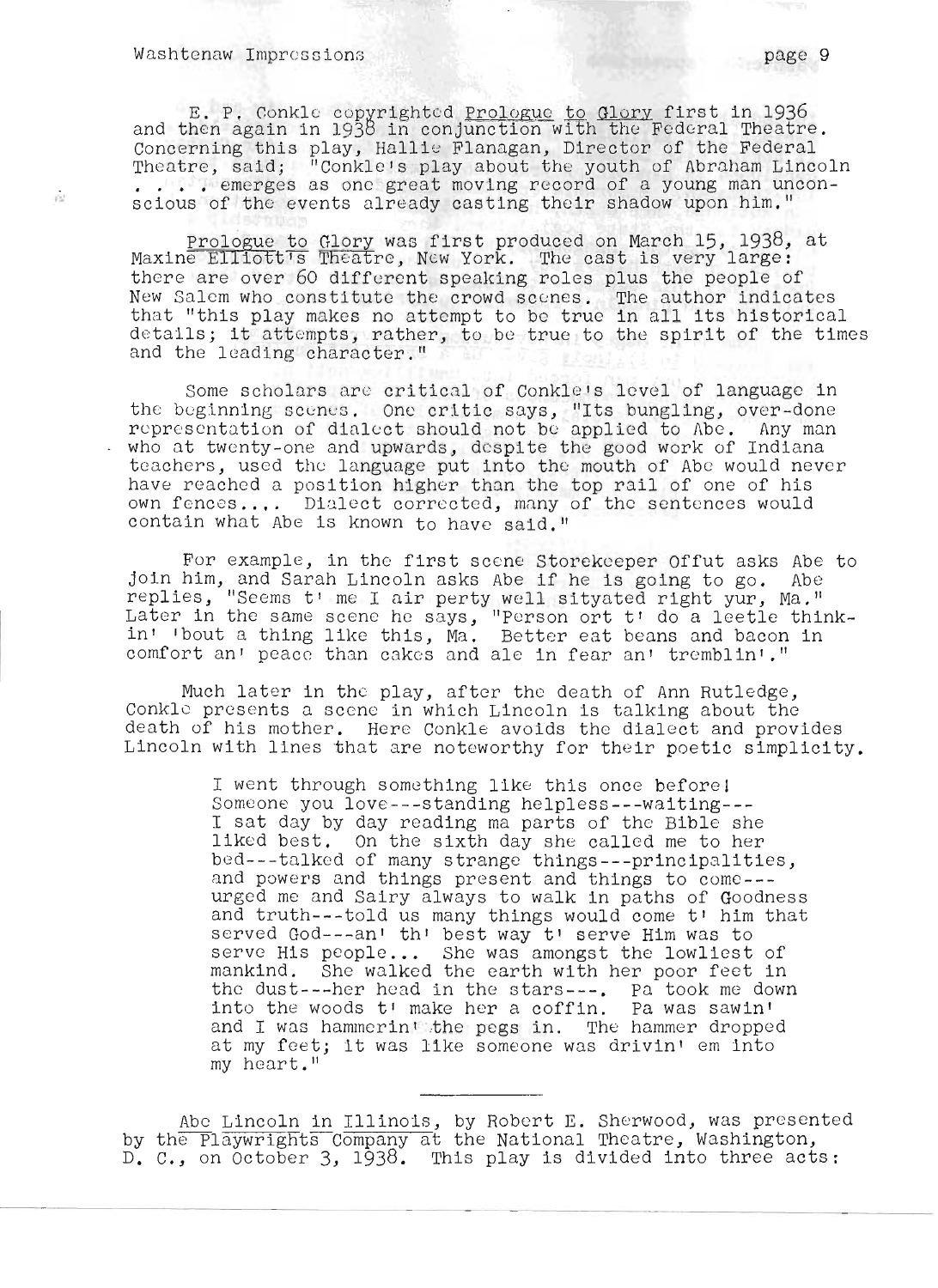渝

<u>I</u>

in and about New Salem, Illinois, in the 1830's; in and about n and about New Salem, Illinois, in the 1830's; in and about<br>pringfield, Illinois, in the 1840's: and in Springfield, 1858-61. pringfield, Illinois, in the 1840's; and in Springfield, 1858-61<br>t begins with Lincoln under the tutorship of Mentor Graham and It begins with Lincoln under the tutorship of Montor Graham and concludes as Lincoln as President-elect bids farewell to his fellow-townsmen. Memorable episodes include Lincoln's courtship of ow-townsmen. Memorable episodes include Lincoln's courtship of<br>nn Rutledge, her death, his resultant mental aberration, his cannn Rutledge, her death, his resultant mental aberration, his can-<br>idacy for the State Legislature, Mury Todd's courtship of Lincoln didacy for the State Legislature, Mary Todd's courtship of Lincoln,<br>his breaking the engagement, his becoming re-engaged to her, his is preaking the engagement, his becoming re-engaged to her, his<br>raver for Seth Gale's boy, his choice for the nomination for the rayer for Seth Gale's boy, his choice for the nomination for the<br>residency, bis debate with Douglas, the receipt of the election Presidency, his debate with Douglas, the receipt of the election returns, and Lincoln's farewell to Springfield.

Edmond M. Gagey in Revolution in American Drama says that Edmond M. Gagey in Revolution in American Drama says that<br>be Lincoln in Illinois gives us a brilliant analysis of a maladpe <u>Lincoin</u> in <u>filinois</u> gives us a prifiliant analysis of a malau.<br>usted, unhappy man forced into unwilling action, partly by the usted, unhappy man forced into unwilling action, partly by the<br>ersistent single-mindedness of Mary Todd, partly by his acute ersistent single-mindedness of Mary Todd, partly by his acute<br>wareness of the social and moral ills of the time... A brilliant wareness of the social and moral ills of the time. A brilliant<br>cene shows Lincoln on the night of the 1860 election desperately cene snows Lincoln on the night of the 1860 election desperately<br>oping that he will not win, fully conscious of what victory will oping that he will not win, fully conscious of what victory will<br>ean. The play's effectiveness comes partly from this realistic ean. The play's effectiveness comes partly from this realistic<br>baracterization but mainly from pointed applications to similar naracterization but mainly from pointed applications :<br>resent-day problems

Abe Lincoln in Illinois is an excellent climax to a whole abe <u>Lincoln in Illinois</u> is an excellent climax to a whole<br>eries of biographical plays produced in the first part of the series of biographical plays produced in the first part of the 20th century. The Sherwood play still remains outstanding in that it shows very clearly that the historical and biographical dramas have abandoned for the most part the blood- and-thunder histrionave abandoned for the most part the blood- and-thunder histrion.<br>es which were so popular in the early Lincoln plays... Also the cs which were so popular in the early Lincoln plays. Also the<br>hole treatment of the material has become less romantic, more scholarly and realistic. Quite frequently the present day play-<br>wrights use the past with specific applications to current problems.

The plays which were written while Lincoln was alive used him the plays which were written while Lincoln was alive used him!<br>a the center of a number of political controversies. Many were as the center of a number of political controversies. Many were bitterly opposed to his ideas, and they presented Lincoln as a vil-<br>lain. With the assassination of Lincoln, however, he became a national and international hero, and thus almost a deity in drama.

or the most part, the plays written about Lincoln in the For the most part, the plays written about Lincoln in the  $\frac{1}{2}$ latter part of the 19th century were heroic dramas in blank verse,<br>and the five acts were divided into numerous scenes. Most of these early Lincoln plays suffer from the playwrights' attempts nese early Lincoln plays suffer from the playwrights' attempts<br>t imitating Shakespearean verse, forcing their material into the t imitating Shakespearean verse, forcing their material into the<br>eroic style, as well as over-loading their plots with too many<br>baracters and excessive settings.

There were comparatively few Lincoln dramas written shortly There were comparatively few Lincoln dramas written shortly.<br>As the 20th century progresses after the turn of the century. As the 20th century progresses, however, Lincoln as a subject for drama continues to become more popular. With the revival in interest in historical dramas in<br>general about 1930, all types of Lincoln dramas began to appear.

Since 1945 outdoor historical drama has come into vogue primarily through the plays of Paul Green and Kermit Hunter.<br>Arily through the plays of Paul Green and Kermit Hunter. Hunteris arily through the plays of Paul Green and Kermit Hunter. Hunter<br>ost recent outdoor drama, Forever This Land, recounts Lincolnis most recent outdoor drama, Forever This Land, recounts Lincoln's days at New Salem, Illinois.